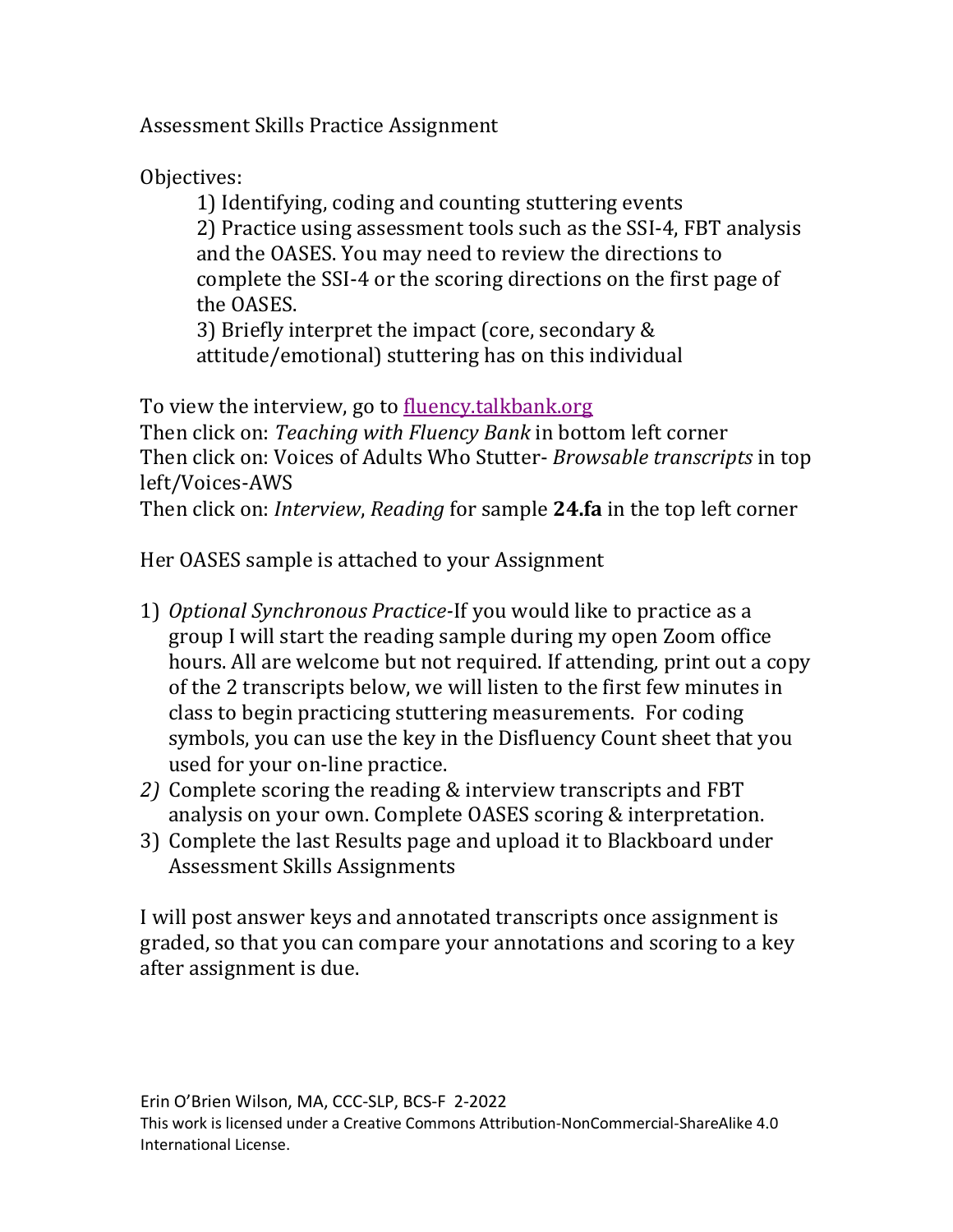**Interview 016: \*Code all Typical disfluencies (um, like) for this sample\*** um I mean it's definitely affected my entire life. Up until last year I was a covert stutterer. so I would never introduce myself to people. I wouldn't participate in class. um whenever a teacher asked me a question I would just say I don't know. because that was easier than asking or easier than answering the question. and I did not want my c not coworkers but um classmates to hear my stutter um and then I went to I got different therapy. last year and I'm still in it where it's like focused on um desensitization and trying to get past that like fear and shame of stuttering, so I'm working on that and now I'm getting a little better at introducing myself and letting my stutter show. but I'm still like at work very quiet . I start grad school in a couple months so it will be interesting to see if I participate more. or if I like fall back into my covert ways //

disfluencies/ syllables=x100= %SS

Erin O'Brien Wilson, MA, CCC-SLP, BCS-F 2-2022 This work is licensed under a Creative Commons Attribution-NonCommercial-ShareAlike 4.0 International License.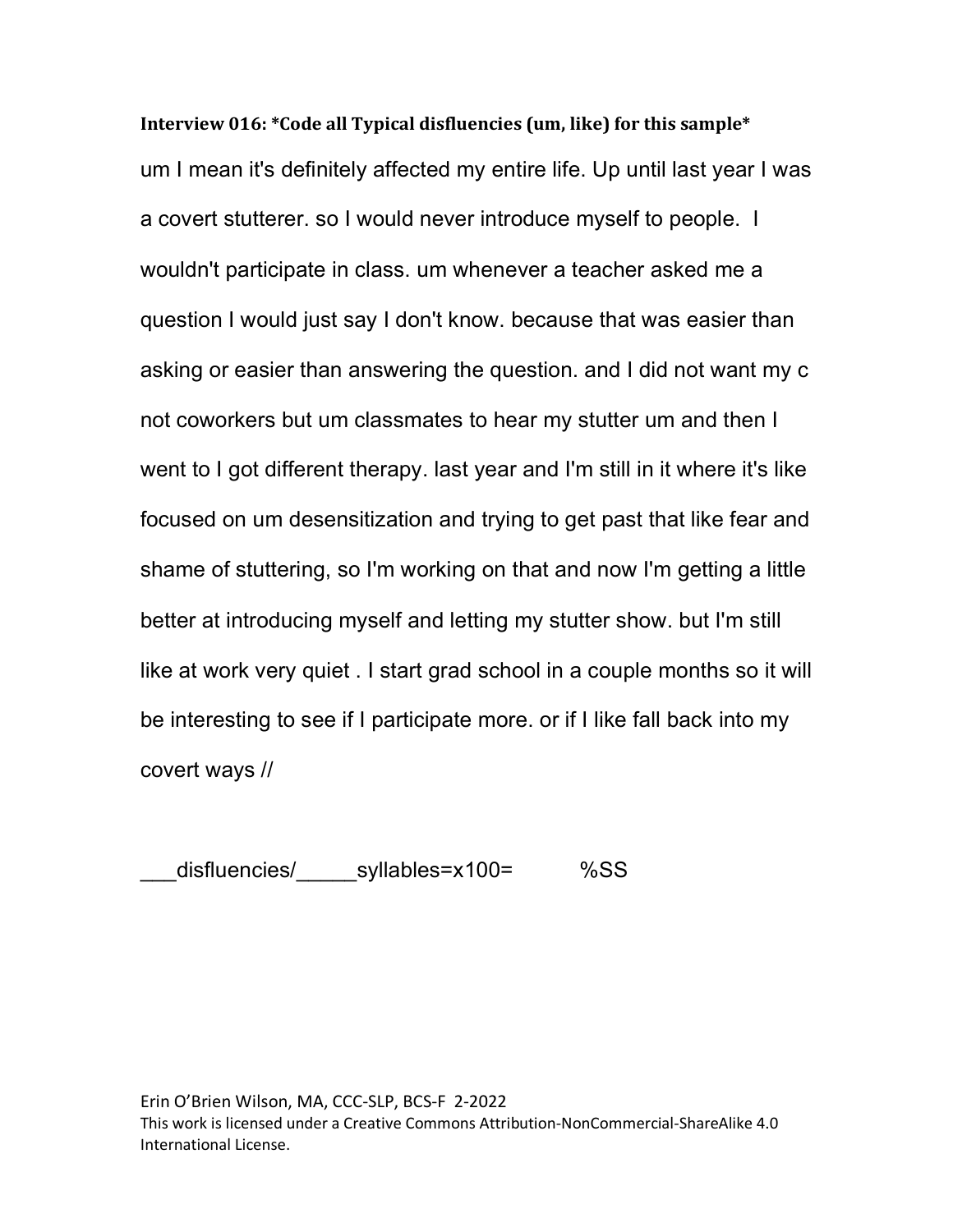SSI-4 Reading 016:

So here we are in Friuli, tucked away in a remote corner of the Alpine foothills in northeastern Italy, at a little restaurant. I have to admit that when I travel, history is not the first thing on my mind. Food and wine are. And that's what sold me on Friuli. It is famous as a source of some of Italy's best white wines. We went primarily in search of wines, unaware that we soon would make a culinary detour. Occupying the extreme northeast corner of Italy, Friuli's scenery ranges from rugged coastline along the eastern border to placid plains in the west and the majestic Alps in the north, where Italy butts up against Austria. Directly to the south is Venice, just a little more than an hour and a half away. Though off the beaten tourist track, Friuli is hard in the path of history. Standing at one of the major crossroads between Western Europe and the East, it was conquered by just about everyone who passed by. As a result, things look different here. Rather than the familiar cultural overlay of most of Italy, the central European influence is readily apparent in Friuli. The architecture tends more toward Austrian grandeur than Tuscan simplicity. Here you'll find gray stone castles rather than sun-drenched villas. The people look different, too, taller and blonder than southern Italians, and with plenty of German and Central European surnames.

Reading, Adult Level (369 Syllables)

Erin O'Brien Wilson, MA, CCC-SLP, BCS-F 2-2022 This work is licensed under a Creative Commons Attribution-NonCommercial-ShareAlike 4.0 International License.